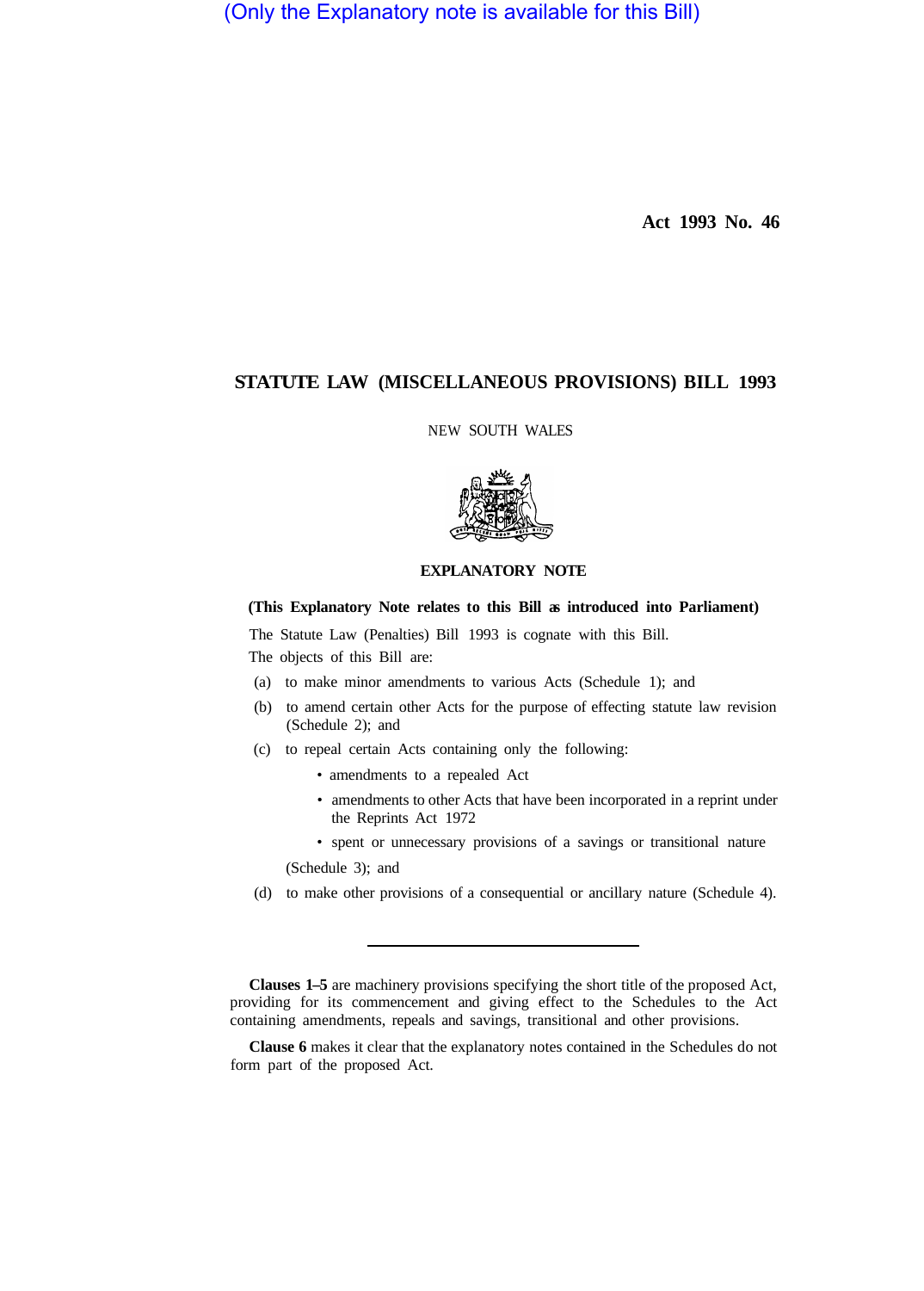*Statute Law (Miscellaneous Provisions) I993 [Act I993 No. 46]* 

#### **SCHEDULE l-MINOR AMENDMENTS**

**Schedule 1** makes amendments to the following Acts: Associations Incorporation Act 1984 No. 143 Bail Act 1978 No. 161 Business Names Act 1962 No. 11 Clean Waters Act 1970 No. 78 Credit (Administration) Act 1984 No. 95 Crimes Act 1900 No. 40 Discharged Servicemen's Badges Act 1964 No. 49 Dried Fruits Act 1939 No. 7 Environmental Offences and Penalties Act 1989 No. 150 Fair Trading Act 1987 No. 68 Food Act 1989 No. 231 Gaming and Betting Act 1912 No. 25 Horticultural Stock and Nurseries Act 1969 No. 3 Indecent Articles and Classified Publications Act 1975 No. 32 Industrial Relations Act 1991 No. 34 Jury Act 1977 No. 18 Justices Act 1902 No. 27 Land and Environment Court Act 1979 No. 204 Land Tax Management Act 1956 No. 26 Limitation Act 1969 No. 31 Liquor Act 1982 No. 147 Lord Howe Island Act 1953 No. 39 Motor Dealers Act 1974 No. 52 National Parks and Wildlife Act 1974 No. 80 Ozone Protection Act 1989 No. 208 Pay-roll Tax Act 1971 No. 22 Petroleum (Onshore) Act 1991 No. 84 Physiotherapists Registration Act 1945 No. 9 Poisons Act 1966 No. 31 Private Hospitals and Day Procedure Centres Act 1988 No. 123 Property, Stock and Business Agents Act 1941 No. 28 Public Authorities (Financial Arrangements) Act 1987 No. 33 Public Finance and Audit Act 1983 No. 152 Registration of Interests in Goods Act 1986 No. 37 Supreme Court Act 1970 No. 52 Supreme Court (Video Link) Amendment Act 1992 No. 69 Sydney Cove Redevelopment Authority Act 1968 No. 56 Sydney Electricity Act 1990 No. 117 Sydney Opera House Trust Act 1961 No. 9 Therapeutic Goods and Cosmetics Act 1972 No. 14 Travel Agents Act 1986 No. 5 Trustee Act 1925 No. 14 University of New South Wales Act 1989 No. 125 Valuers Registration Act 1975 No. 92 Water Act 1912 No. 44

to the Act concerned set out in Schedule l. The amendments to each Act are explained in detail in the explanatory note relating